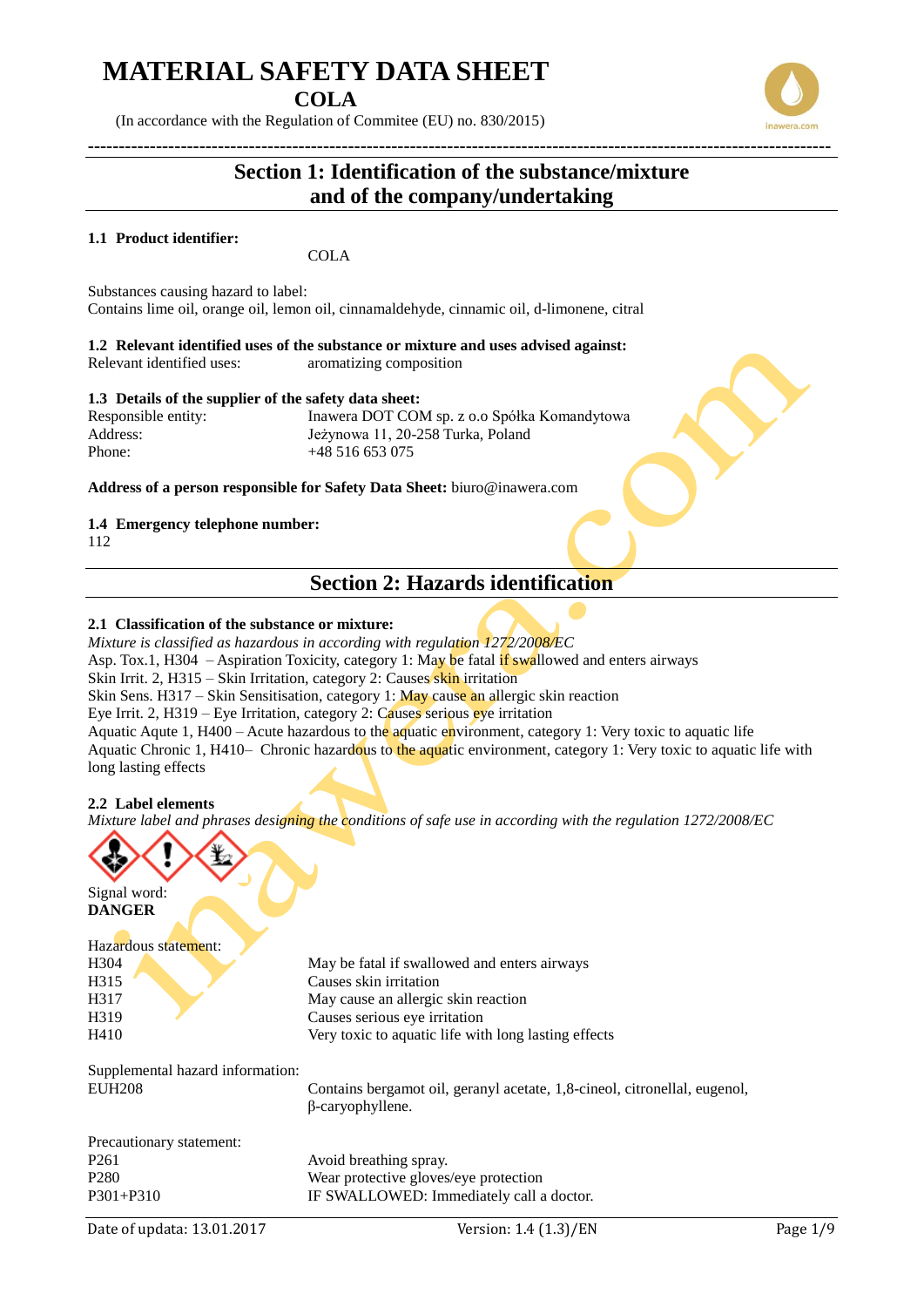### **COLA**

(In accordance with the Regulation of Commitee (EU) no. 830/2015)

| $P302 + P352$        | IF ON SKIN: Wash with plenty of water.                                                      |
|----------------------|---------------------------------------------------------------------------------------------|
| $P305 + P351 + P338$ | IF IN EYES: Rinse cautiously with water for several minutes. Remove contact                 |
|                      | lenses, if present and easy to do. Continue rinsing.                                        |
| $P333+P337+P313$     | If skin irritation or rash occurs: and/else if eye irritation persists: Get medical advice. |
| $P362 + P364$        | Take off contaminated clothing and wash it before reuse.                                    |
| <b>P501</b>          | Dispose of contents/container remove in accordance with the local legislation.              |
|                      |                                                                                             |

### **2.3 Other hazards**

In the content of the mixture does not consist PBT or vPvB substances or affecting the ozone layer.

## **Section 3: Composition/information on ingredients**

### **3.2 Mixtures**

Ingredients causing hazard

| <b>Ingredient</b> | <b>Index</b><br>number    | registration<br>number           | CAS<br>number  | <b>EC</b><br>number | $%$ of<br>weight     | <b>Classification in</b><br>accordance with<br>regulation EC no.<br>1272/2008                                                                 |
|-------------------|---------------------------|----------------------------------|----------------|---------------------|----------------------|-----------------------------------------------------------------------------------------------------------------------------------------------|
| Lemon oil         | $\overline{\phantom{a}}$  | $01 -$<br>2119495512-<br>35-XXXX | 8008-56-8      | 284-515-8           | $\geq$ 10-<br><20    | Flam Liq. 3, H226;<br>Asp. Tox. 1, H304;<br>Skin Irrit. 2, H315;<br>Skin Sens. 1B, H317;<br>Aquatic Acute 1, H400;<br>Aquatic Chronic 1, H410 |
| Orange oil        | $\overline{a}$            | $01 -$<br>2119493353-<br>35-XXXX | 8028-48-6      | 232-433-8           | $\geq$ 10-<br>$<$ 20 | Flam Liq. 3, H226;<br>Asp. Tox. 1, H304;<br>Skin Irrit. 2, H315;<br>Skin Sens. 1B, H317;<br>Aquatic Acute 1, H400;<br>Aquatic Chronic 1, H410 |
| d-limonene        | $601 - 029 -$<br>$00-7$   | $01 -$<br>2119529223-<br>47-XXXX | 5989-27-5      | 227-813-5           | $\geq$ 10-<br><15    | Skin Irrit. 2, H315;<br>Skin Sens. 1B, H317;<br>Aquatic Acute 1, H400;<br>Aquatic Chronic 1, H410                                             |
| Lime oil          |                           | $01 -$<br>2120138646-<br>51-XXXX | 90063-52-8     | 290-010-3           | $\geq$ 1-<10         | Flam Liq. 3, H226;<br>Asp. Tox. 1, H304;<br>Skin Irrit. 2, H315;<br>Skin Sens. 1B, H317;<br>Aquatic Acute 1, H400;<br>Aquatic Chronic 1, H410 |
| Cinnamaldehyde    |                           | $01 -$<br>2119935242-<br>45-XXXX | $104 - 55 - 2$ | 203-213-9           | $\geq$ 1-<5          | Acute Tox. 4, H312;<br>Skin Irrit. 2, H315;<br>Skin Sens. 1A, H317;<br>Eye Irrit. 2, H319                                                     |
| Vanillin          |                           | $01 -$<br>2119516040-<br>60-XXXX | $121 - 33 - 5$ | 204-465-2           | $\geq$ 1-<5          | Eye Irrit. 2, H319                                                                                                                            |
| Citral            | 605-019-<br>$00-3$        | $01 -$<br>2119462829-<br>23-XXXX | 5392-40-5      | 226-394-6           | $\geq$ 1-<5          | Skin Irrit. 2, H315;<br>Skin Sens. 1B, H317;<br>Eye Irrit. 2, H319                                                                            |
| Benzaldehyde      | $605 - 012 -$<br>$00 - 5$ | $01 -$<br>2119455540-<br>44-XXXX | $100 - 52 - 7$ | 202-860-4           | $\geq$ 1-<5          | Acute Tox. 4, H302;<br>Eye Irrit. 2, H319;<br>Acute Tox. 4, H332;<br>STOT SE 3, H335;                                                         |
| Terpineol         |                           | $01 -$<br>2119553062-<br>49-XXXX | 8000-41-7      | 232-268-1           | $\geq$ 1- $<$ 5      | Skin Irrit. 2, H315;<br>Eye Irrit. 2, H319                                                                                                    |

Date of updata: 13.01.2017 Version: 1.4 (1.3)/EN Page 2/9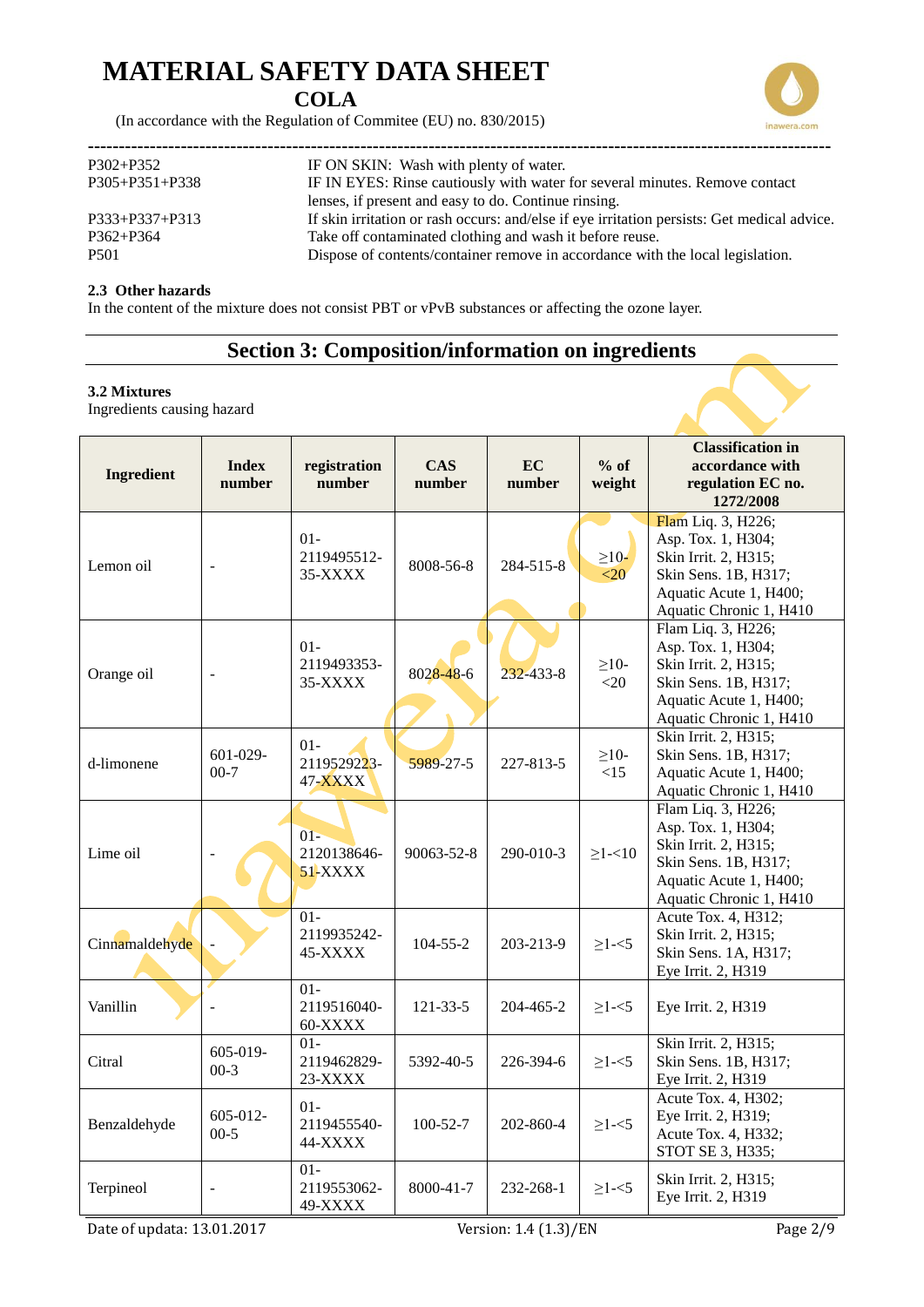

(In accordance with the Regulation of Commitee (EU) no. 830/2015)

| Ethyl maltol           | $\blacksquare$           | $01 -$<br>2120758795-<br>36-XXXX          | 4940-11-8      | 225-582-5       | $\geq$ 1- $<$ 5 | Acute Tox. 4, H302                                                                                                                                                   |
|------------------------|--------------------------|-------------------------------------------|----------------|-----------------|-----------------|----------------------------------------------------------------------------------------------------------------------------------------------------------------------|
| Ethyl acetate          | $607 - 022 -$<br>$00-5$  | $01-$<br>2119475103-<br>46-XXXX           | $141 - 78 - 6$ | 205-500-4       | $\geq 0, 1 - 1$ | Flam. Liq. 2, H225;<br>Eye Irrit. 2, H319;<br>STOT SE 3, H336<br><b>EUH066</b>                                                                                       |
| 1,8-cineol             |                          | $01-$<br>2119967772-<br>24-XXXX           | 470-82-6       | $207 - 431 - 5$ | $\geq 0, 1 - 1$ | Flam Liq. 3, H226;<br>Skin Sens. 1B, H317;<br>Aquatic Chronic 3, H412                                                                                                |
| Eugenol                | $\overline{a}$           | $\ast$                                    | $97 - 53 - 0$  | 202-589-1       | $\geq 0, 1 - 1$ | Skin Sens. 1B, H317;<br>Eye Irrit. 2, H319                                                                                                                           |
| Cinnamic oil           | $\overline{\phantom{a}}$ | exempted;<br>art. 6                       | 84649-98-9     | 283-479-0       | $\geq 0, 1 - 1$ | Asp. Tox. 1, H304;<br>Acute Tox. 3, H311;<br>Skin Irrit. 2, H315;<br>Skin Sens. 1A, H317;<br>Eye Irrit. 2, H319;<br>Aquatic Chronic 2, H411                          |
| Gernayl acetate        |                          | $\overline{01}$<br>2119973480-<br>35-XXXX | $105 - 87 - 3$ | $203 - 341 - 5$ | $\geq 0, 1 - 1$ | Skin Irrit. 2, H315;<br>Skin Sens. 1B, H317;<br>Aquatic Chronic 3, H412                                                                                              |
| Citronellal            |                          | $\ast$                                    | $106 - 23 - 0$ | 203-376-6       | $\geq 0, 1 < 1$ | Skin Irrit. 2, H315;<br>Skin Sens. 1B, H317;<br>Eye Irrit. 2, H319                                                                                                   |
| $\beta$ -caryophyllene |                          | $\ast$                                    | $87 - 44 - 5$  | $201 - 746 - 1$ | $\geq 0, 1 - 1$ | Asp. Tox. 1, H304;<br>Skin Sens 1B, H317                                                                                                                             |
| Bergamot oil           |                          | $01 -$<br>2120117613-<br>65-XXXX          | 89957-91-5     | 289-612-9       | $\geq 0, 1 - 1$ | Flam Liq. 3, H226;<br>Asp. Tox. 1, H304;<br>Skin Irrit. 2, H315;<br>Skin Sens. 1B, H317;<br>Eye Irrit. 2, H319;<br>Aquatic Acute 1, H400;<br>Aquatic Chronic 1, H410 |

Full text of showing type of hazard H is given in section 16.

### **Section 4: First aid measures**

The person providing assistance should undertake all precautions measures ensuring him/her a safe possibility to perform rescue action in the direct health hazard.

### **4.1 Description of first aid measures**

#### Inhalation:

Immediately move the injured person from a place where the vapors are released and provide access to fresh air. Make injured person deeply inhale and exhale. If the injured person lost the consciousness, but respires, move him into lateral position, constantly watching him. If there is not a breath, open the airways of the injured person and begin CPR – artificial respiration in the pace of 30 inspirations and 2 pressures per minute on the thorax.

### Skin contact:

Take off immediately contaminated clothes. Wash out contaminated skin with plenty of water and soap. In case of irritation wash out with water until the scorching vanishes or medical aid comes. If the irritation prolonges consult a doctor immedietaly, show label/product leaflet.

### Eye contact:

Remove any contact lenses. Wash out contaminated eye with plenty of water for at least 15 minutes with the eyelid hold wide open. If redness persists contact with ophtalmologist, show label/product leaflet.

### Ingestion:

Do not vomiting. Call medical aid. Rinse mouth with water and drink plenty of water. . If the injured person lost the consciousness, but respires, move him into lateral position, constantly watching him. If there is not a breath,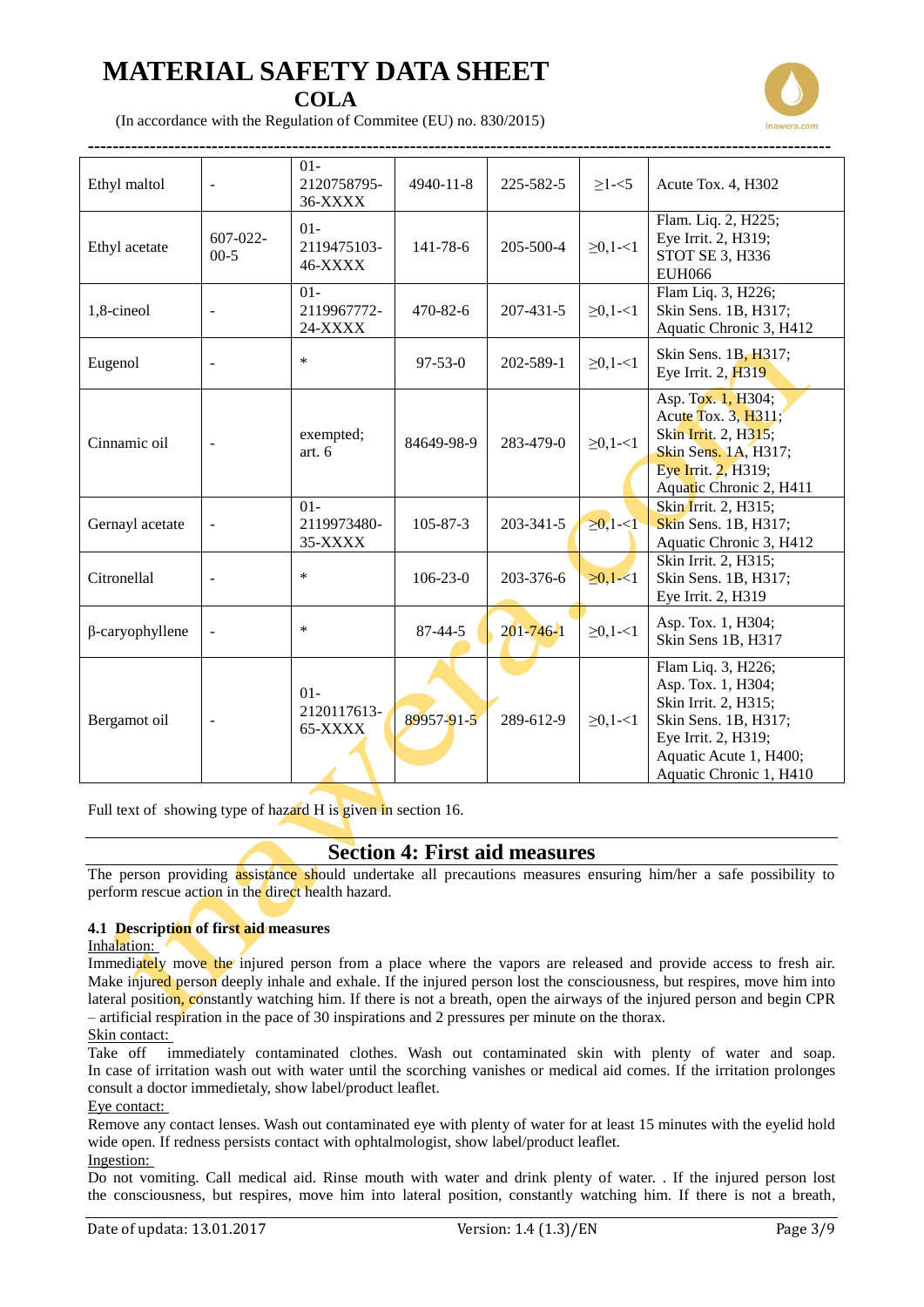### **COLA**

(In accordance with the Regulation of Commitee (EU) no. 830/2015)

**------------------------------------------------------------------------------------------------------------------------**

open the airways of the injured person and begin CPR – artificial respiration in the pace of 30 inspirations and 2 pressures per minute on the thorax until medical aid comes, show label/product leaflet.

### **4.2 Most important symptoms and effects, both acute and delayed**

In case of a contact of the mixture with the skin possible are skin rednesses and irritations. In case of eye contact redness is possible. In case of ingestion irritations of digestive track are possible with vomiting and nauseas. Prolonged symptoms require an immediate medical help. If needed show label/product leaflet.

### **4.3 Indication of any immediate medical attention and special treatment needed**

None

## **Section 5: Firefighting measures**

### **5.1 Extinguishing measures:**

Suitable extinguishing measures: extinguishing powders, extinguishing foams, CO<sub>2</sub>. Unsuitable extuinguishing measures: compact water flow

### **5.2 Special hazards arising from the substance or mixture**

If burning, may produce hazardous fumes or vapors: carbon oxides, carbonyl compounds.

### **5.3 Advice for firefighters**

Firefighters should have special protective equipment such as: clothes, coveralls, gloves, eyes and face protective equipment and respiartory device. Container exposed on fire or high temperature cool, pouring water and if possible remove from endangered area.

### **Section 6: Accidental release measures**

### **6.1 Personal precautions, protective equipment and emergency procedures**

Ensure appropriate ventilation. Use protective clothes and all security measures to avoid the contact of the substance with the skin and eyes.

### **6.2 Environmental precautions**

Secure gullies from getting the mixture into sewage system, surface water and ground water. Place little capacities of the mixture on the absorbing mats. In case of a transport use absorbing baths.

### **6.3 Methods and materials preventing the contamination and cleaning up.**

In case of contamination of the mixture save sewage system from further leaks by embanking or the use of absorbing materials (sand, diatomaceus earth, sawdust, binders) or remove to closed containers. Secure damaged containers. A dollop of mixture rinse with plenty of water. The place of contamination wash with detergents.

### **6.4 Reference to other sections**

See section 8 and 13

### **Section 7: Handling and storage**

### **7.1 Precautions for safe handling**

Mixture should be used in a well ventilated rooms far away from the sources of heat and ignition and electric wires. Do not inhale vapors. It is advised to take safety precautions to avoid the skin and eye contact of the mixture. Do not eat, drink, smoke in a work place. After work or in case of leaving the work place wash hands carefully and take off the workwear.

### **7.2 Conditions for safe storage, including any incompabilities**

Protect from the sunshines. Keep in a dry, ventillated, dark place, in the temperature 5-25°C away from heating sources in tigthly closed, original boxes.

**7.3 Specific end uses** Aromatising composition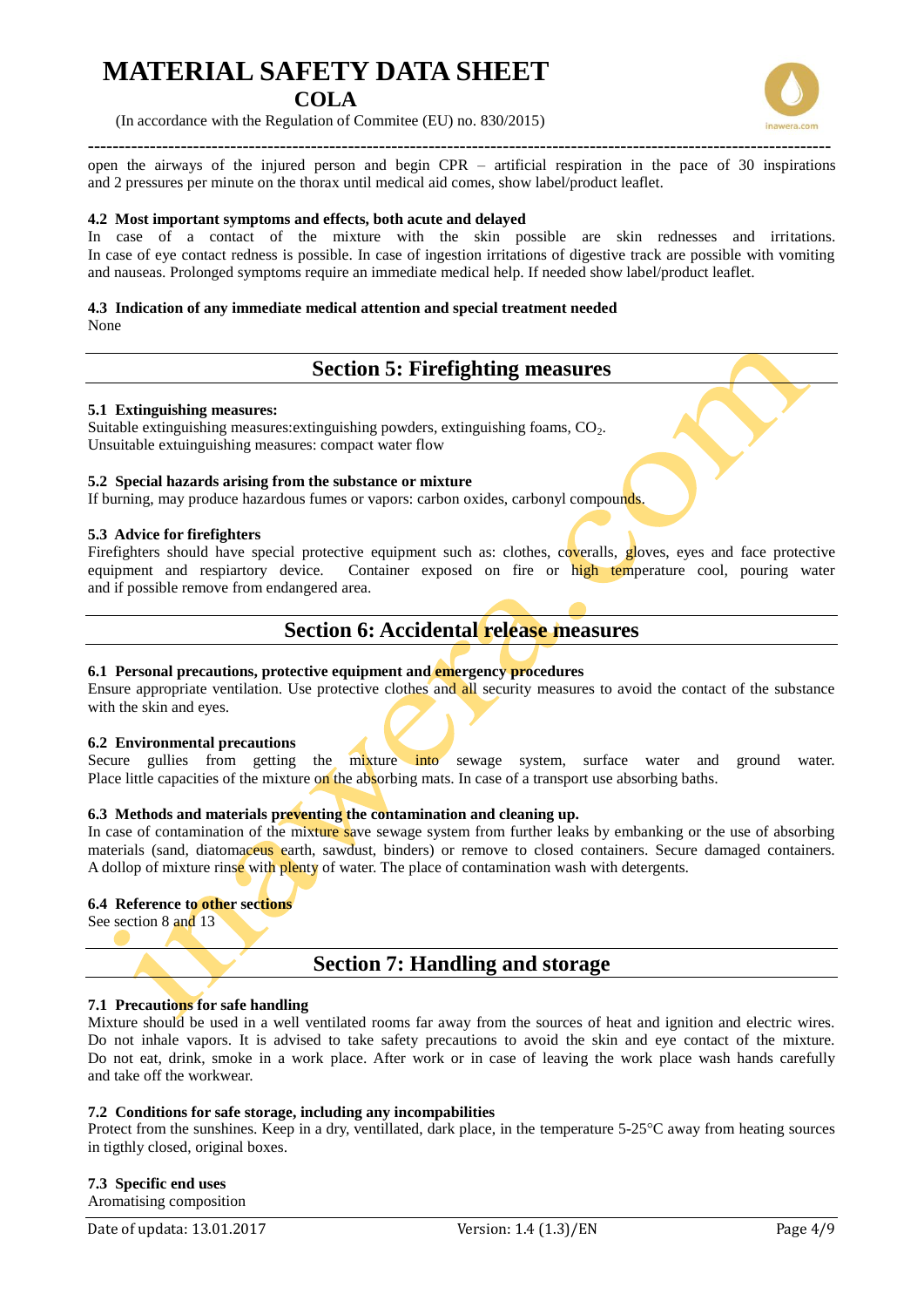**COLA**

(In accordance with the Regulation of Commitee (EU) no. 830/2015)



### **8.1 Control parameters**

|               | $\bf CAS$ |             | <b>Eight hours</b> | <b>Short-term</b> |     |
|---------------|-----------|-------------|--------------------|-------------------|-----|
| Name of agent |           | $m\Omega/m$ | ppm                | mg/m              | ppm |
| Ethyl acetate | 141-78-6  | 734         | 200                | 1468              | 400 |

Legal basis: COMMISSION DIRECTIVE: 2000/39/EC, 2006/15/EC, 2009/161/EU, 2017/164/EU *Please check any national occupational exposure limit value for components in your country from Section 3*

### **8.2 Exposure control**

*Technnical guidance:*

Ensure adequte ventilation and places to wash the eyes, hands and the storage protective clothes (hangers, wardrobes) place for the working time and after its end.

*Personal protection:*

All protections should be choosen to at least one substance on a highest per cent concentration in the mixture (and mentioned in subsections 8.1).

#### Respiratory protection:

In the normal conditions of the mixture use, it is not necessary to use additional protection. In case when is likely an appearance of vapor one should use ventilation to remove contaminated air from work place. With too little efficiency of the ventilation you can use half-masks with absorbers A type (brown colour) or AX (brown colour) or SX (violet colour) on a 1 class protection. Mask should the most precisly adhere to the face. Every half-mask should met the norm EN 140:2001, absorbers norm EN 14387: 2006 or newer.

#### Skin protection:

a) Protective gloves made in a whole of gum or plastic may be additionaly knurled on the absorbing resistance on the 3 level. Gloves should be adjusted individually to every worker, not hindering the work. Taking off to avoid the skin contamination. Gloves should meet the norm EN 374-1:2005 or newer.

b) While working with the mixture use at least a front smock protecting agianst chemical substances, meeting the norm EN 14605, use additionaly antyelectrostatic clothes.

c) In case of a transport of a substanital amount of the mixture you may use protective shoes, chemical resistant II category according to the norm EN 13832-2007 or newer, with the time absorption 3.

#### Eyes or face protection

In case of a possibility of splashing the mixture you can use protective gogles, adhering closey to the face of an user. Familiarise with producer's info before use. Gogles should meet the norm EN 166.

Before work with protective clothes or equipment, watch tchem carefully, look after the date of use. If they will lose their properties during the work, chenge them immediately to new ones. Read carefully the information enclosed to clothes or equipment.

**The final decision about using protective clothes sholud be undertake after familiarizing with work conditions, taken along with Health and Safety worker.** 

### **Section 9: Physical and chemical properties**

#### **9.1 Information on basic physical and chemical properties**

| Appearance:                   | State of matter – liquid, colour – bright yellow to yellow |
|-------------------------------|------------------------------------------------------------|
| Odour:                        | cola                                                       |
| Odour treshold:               | not determinated                                           |
| $pH$ :                        | not determinated                                           |
| Melting point/freezing point: | not determinated                                           |
| Initial boiling point and     |                                                            |
| boiling range:                | not determinated                                           |
| Flash point:                  | $65^{\circ}$ C                                             |
| Evaporation rate:             | not determinated                                           |
| Flammability (solid, gas):    | not concerns                                               |
| Upper/lower explosive limit:  | not determinated                                           |
|                               |                                                            |

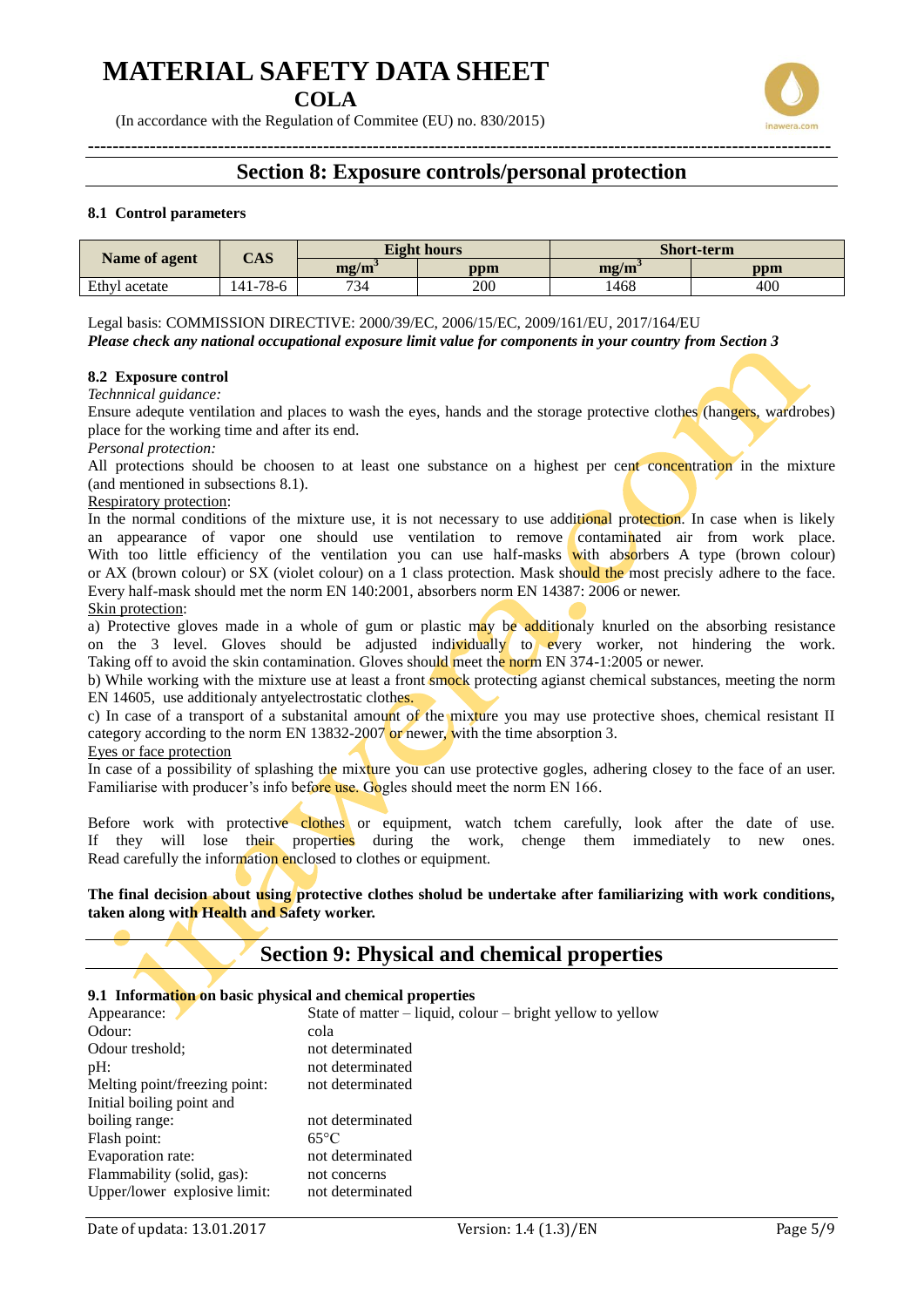(In accordance with the Regulation of Commitee (EU) no. 830/2015)

Vapour pressure: not determinated Vapour density: not determinated Relative density:  $10,943 - 0,983$  g/cm<sup>3</sup> (20°C) Solubility not determinated Partition co-efficient n-octanol/water not determinated Auto ignition temperature: not determinated Decomposition temperature: not determinated Viscosity: not determinated Explosive properties: not display Oxisiding properties: not determinated

### **9.2 Other information**

No additional data

### **Section 10: Stability and reactivity**

### **10.1 Reactivity**

Little reactive mixture. It is not polymerized.

**------------------------------------------------------------------------------------------------------------------------**

### **10.2 Chemical stability**

Stored and used in recommended conditions is stable.

### **10.3 Possibility of hazardous reactions**

Hazardous reactions are not known.

### **10.4 Conditions to avoid**

Avoid sunlight, keep away from the source of heat and fire damp places

### **10.5 Incompatible materials**

Strong oxidian substances.

### **10.6 Hazardous decomposition products**

Not known

### **Section 11: Toxological information**

### **11.1 Information on toxological effects**

There is not available data concerning the toxicity for the mixture.

| N <sub>0</sub>                               |
|----------------------------------------------|
| Causes skin irritation                       |
| Causes serious eye irritation                |
| May cause an allergic skin reaction          |
| No                                           |
| No                                           |
| No.                                          |
| No                                           |
| N <sub>0</sub>                               |
| May be fatal if swallowed and enters airways |
|                                              |



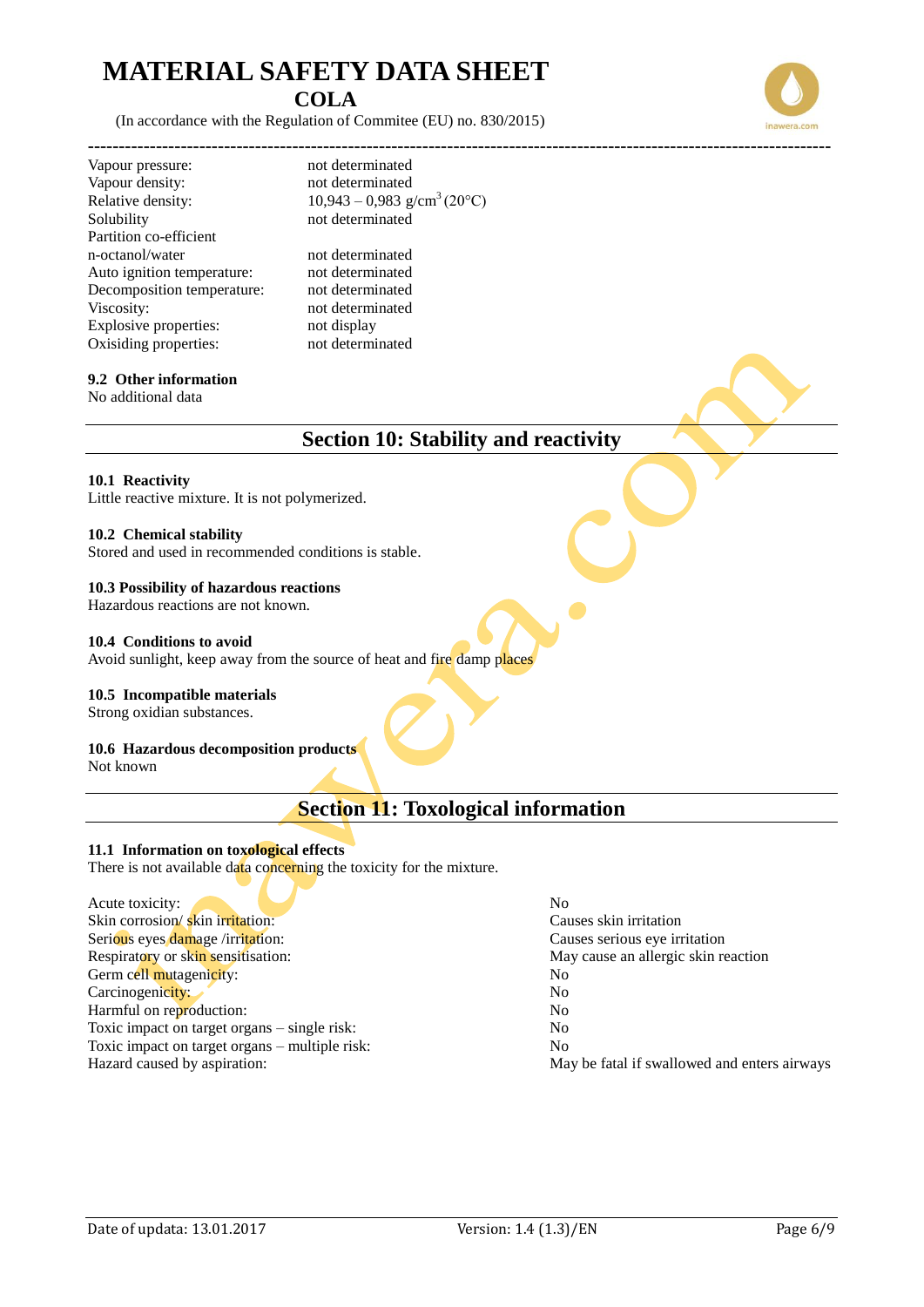### **COLA**

(In accordance with the Regulation of Commitee (EU) no. 830/2015)



The impact of the mixture is impossible to establish empirically. It is advised to use all the possible ways not to release to the environment.

### **12.1 Toxicity**

There is not available data concerning the toxicity for the mixture.

### **12.2 Persistence and degradability**

There is not available data for the mixture concerning degradability in the environment by biodegradation or other processes.

### **12.3 Bioaccumulative potential**

There is not available data concerning bioaccumulation for the mixture.

### **12.4 Mobility in soil**

There is not available data concerning mobility in soil for the mixture.

#### **12.5 Results of PBT and vPvB**

No data available.

### **12.6 Other adverse effects**

There is not available data concerning other advers effects.

### **Section 13: Disposal considerations**

### **13.1 Waste treatment methods**

Store mixture in original containers. Do not pour into sewage. Reuse in accordance with the local legislation. Recycle or reuse or liquidate empty containers in accordance with local legislation. Disposal method can be found in the directive of European Parliament and Council: 2008/98/EC, 94/62/EC

### **Section 14: Transport information**

### **14.1 UN number**  ADR/RID/ ICAO: 3082

**14.2 UN proper shipping name**  ADR/RID/ ICAO: ENVIRONMENTALLY HAZARDOUS SUBSTANCE, LIQUID, N.O.S

**14.3 Transport hazard class (es)** ADR/RID/ ICAO: 9

**14.4 Packaging group** ADR/RID/ ICAO: III

### **14.5 Environmental hazards**  ADR/RID/ ICAO: YES

### **14.6 Special precautions for the users**

Use personal protective equipment as recommended by ADR /RID/ICAO

### **14.7 Transport in bulk in accordance to Annexe II of MARPOL 73/78 and IBC Code** No available data

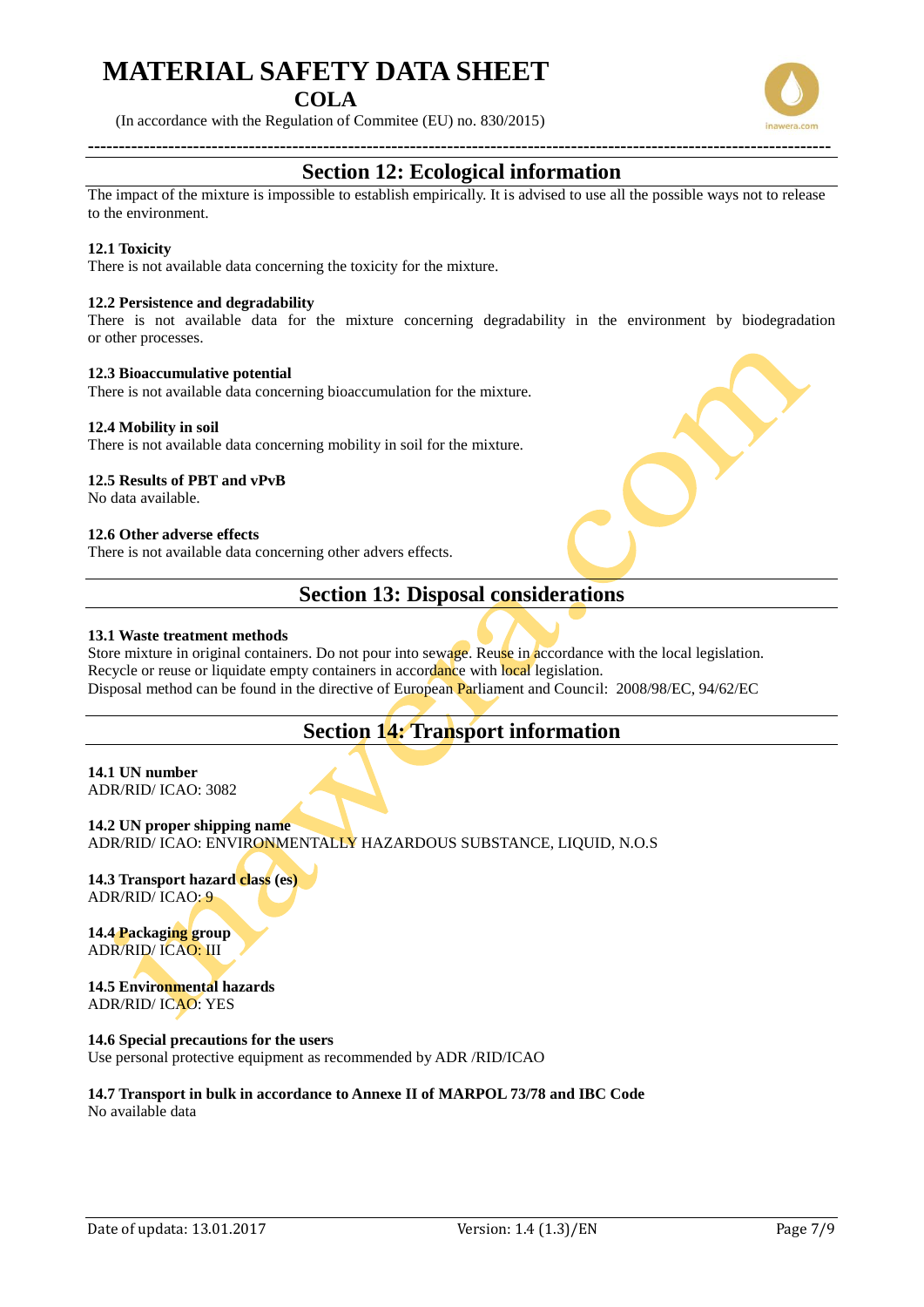**COLA**

(In accordance with the Regulation of Commitee (EU) no. 830/2015)

## **Section 15: Regulatory information**

#### **15.1 Safety, health and environmental regulations/legislation specific for the substance or mixture:**

- Regulation (EC) no 1907/2006 of the European Parliament and of the Council of 18 December 2006 concerning the Registration, Evaluaction, authorization and Restriction of Chemicals (REACH), setablishing a European Chemicals Agency, amending Directive 1999/45/EC and repealing Councli Regulation (EEC) no 793/93 and Commission regulation (EC) no 1488/94 as well as Council Directive 76/769/EEC and Commission Directives 91/155/EEC, 93/67/EEC, 93/105/EC and 200/21/EC

- Regulation (EC) no 1272/2008 of European Parliament and of the Council of 16 December 2008 on classification, labelling and packaging of substances and mixtures, amending and repealing Directives 67/548/EEC and 1999/45/EC, and amending Regulation (EC) no 1907/2006

- Commision regulation (EC) no 790/2009 of 10 August 2009amending, for the purposes of its adaptation to technical and scientific progress, regulation (EC) no 1272/2008 of the European Parliament and of the Council on classification, labelling and packaging of substances and mixtures

- Commission Regulation (EU) no 830/2015 of 28 May 2015 amending Regulation (EC) no 1907/2006 of the European Praliament and of the Council on the Registration, evauation, Authorisation and Restriction of Chemicals (REACH)

- Directive of the Council no 86/686/EEC of 21 December 1989 on the rapprochement of the legislation of members states concerning personal protective equipment

### **15.2 Chemical safety assessment**

Not required chemical safety assessment for the mixture

### **Section 16: Other information**

The information contained in this safety data sheet is intended to describe only terms of safety requirements. An user is responsible for taking all necessary steps for the requirements of national law and to create conditions for safety use of the product. The user takes full responsibility for the consequences of the use of this product.

Classification of the mixture based on the sum of the concentrations of the hazardous substances, the calculation method.

Explanation of abbreviations and acronyms:

Acute Tox. – Acute Toxicity

ADR - European agreement concerning international road transport of hazardous goods

CAS - Numerical notion designed to a chemical substance by Chemical Abstract Service

EC - designes the number assigned to a chemical substance in European List of Commercial Existing Substances

Flam. Sol. - Flammable Solid

ICAO - International Civil Aviation Organisation

PBT - Stable substances, toxic and having capacity to bioaccumulation

RID - Rules of international rail transport of hazardous goods

STOT SE. - Specific target organ toxicity after single exposure

vPvB –Very stable substances, having very big capacity to bioaccumulation

### H-phrases mentioned in section 3:

| H <sub>225</sub>  | Highly flammable liquid and vapour                    |
|-------------------|-------------------------------------------------------|
| H <sub>226</sub>  | Flammable liquid and vapour                           |
| H <sub>3</sub> 02 | Harmful if swallowed.                                 |
| H <sub>304</sub>  | May be fatal if swallowed and enters airways          |
| H <sub>311</sub>  | Toxic in contact with skin.                           |
| H315              | Causes skin irritation                                |
| H317              | May cause an allergic skin reaction                   |
| H <sub>3</sub> 19 | Causes serious eye irritation                         |
| H332              | Harmful if inhaled                                    |
| H <sub>335</sub>  | May cause respiratory irritation.                     |
| H <sub>336</sub>  | May cause drowsiness or dizziness.                    |
| H400              | Very toxic to aquatic life.                           |
| H410              | Very toxic to aquatic life with long lasting effects  |
| H412              | Harmful to aquatic life with long lasting effects.    |
| <b>EUH066</b>     | Repeated exposure may cause skin dryness or cracking. |